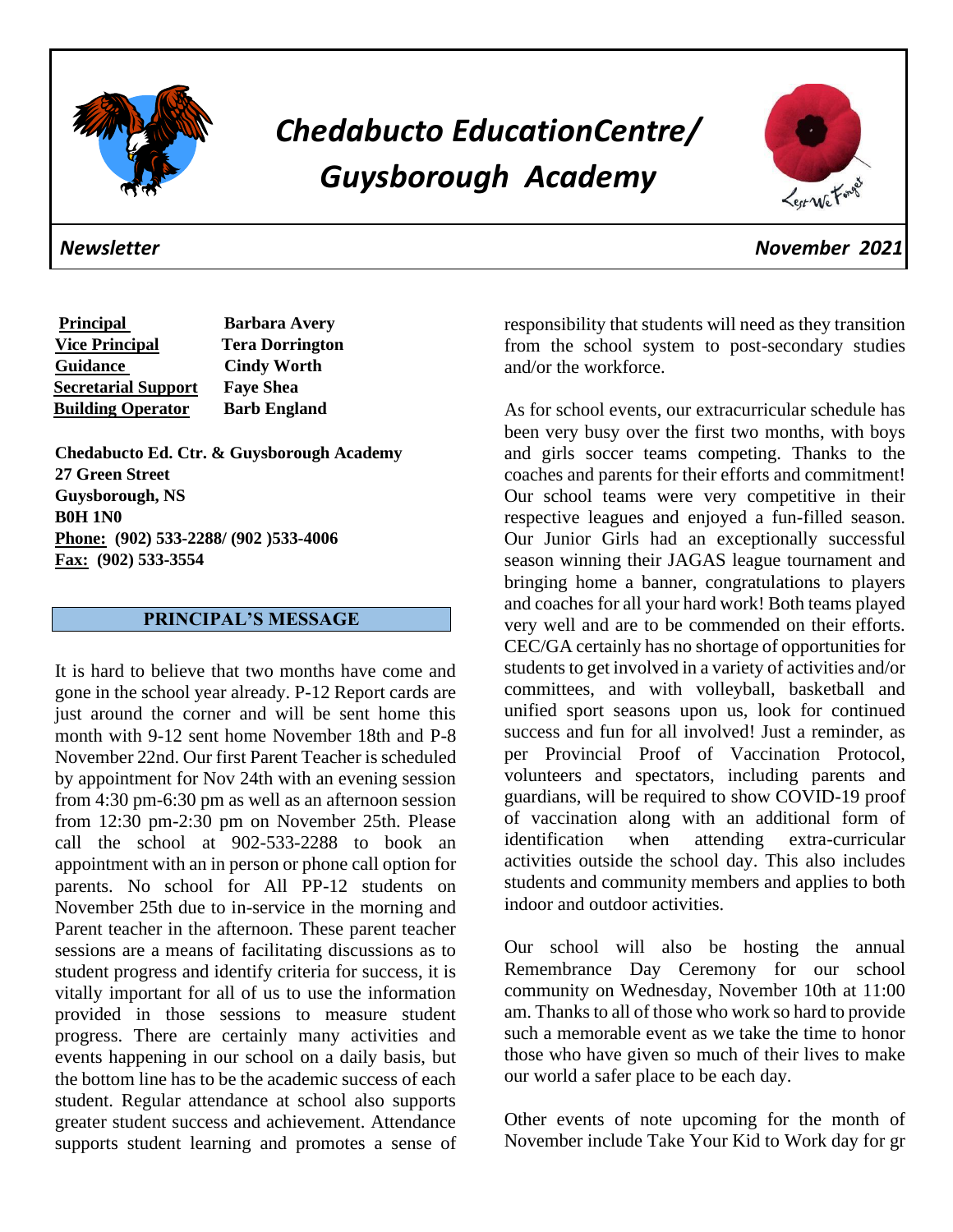9's on Nov 3rd , grade 7 & 8 immunizations Nov 4th, Kelso on Nov 5th (school-based only), Admin and Evaluation Day (no school for PP-8 students) on Nov 12th, Reality Check session for gr 10-12 Nov 12th, as well as Picture retake and grad group photo day on Nov 19th and Individual Graduation Pictures on Dec 1st. As well, ten Preservice teachers will be joining CECGA on Nov 15th for a five week practicum with various teaching staff.

Please continue to communicate with the school if there are issues that you would like to see addressed. Together we can make a positive change for all our students.

*Barbara Avery Principal*



# **BUS PASSES**

Just a reminder that there will be *NO BUS PASSES* issued this year. Each student will be allowed to have one alternate route for the year, which has to be registered with the SRCE transportation office by calling 902-747-3644.

**Notice to Subscribers of the SRCE Stay Informed Notification System (Bus Route and Class Announcements by Email and/or Text) Annual Subscription to the Service Required Effective Immediately**

Please be advised that effective immediately subscribers to the SRCE Stay Informed Notification System (Bus Route and Class Announcements) must now re-subscribe annually to continue to receive notifications by email and/or text.

Over the summer, changes were required to the operation of the system to enhance the efficiency and timely delivery of the notifications. Annual subscription to this service will also ensure that the system contains the most up-to-date subscriber contact information (i.e., email address, cell phone number(s) and service provider).

Subscribers to the SRCE Stay Informed Notification System are asked to please re-subscribe, if interested, to continue to receive bus route and/or class announcement notices by email and/or text.

At the end of each school year, subscriber contact information will be deleted. You may re-subscribe after August 1 of each year.

To renew your subscription or to subscribe for the first time, please look for the SRCE Stay Informed graphic image (included above) on the SRCE website, [www.srce.ca,](http://www.srce.ca/) and follow the steps outlined to subscribe or re-subscribe to this service; or click here to access the [SRCE Stay Informed By Email and/or Text](https://srce.ca/content/stay-informed) [pa](https://srce.ca/content/stay-informed)ge directly.

# *WATER BOTTLES*

Reminder to all students that if they wish to have a drink of water, they *MUST* bring their own water bottles. The fountains are now water fill stations not drinking fountains.

# **Intimate Images and Cyber-Protection Act**

The rapid growth of smart phones, social media and the anonymity of the online world has created increasing opportunity for cyberbullying and the unwanted sharing of intimate images. The impacts of these behaviours can be devastating for victims.

Supports are available. For more information please visit novascotia.ca/cyberscan.

# **SCHOOL INSURANCE PROGRAM**

Every eligible child attending public school in Nova Scotia is automatically insured by the School Insurance Program's Basic Plan student accident coverage. This coverage is provided without deductible and at no cost. Basic Plan coverage can cover things such as physiotherapy, dental and medical equipment expenses, up to policy limits.

However, if parents/guardians wish to purchase additional coverage, the Gold Plan increases the time that your child is covered to 24/7 including summer vacations. Many of the specific loss accident payments are triple those of the Basic Plan. Please refer to the [School Insurance Program \(SIP\)](https://srce.ca/sites/default/files/2020%20SIP%20Accident%20Insurance%20Policy%20BrochureE.pdf) [Accident](https://srce.ca/sites/default/files/2020%20SIP%20Accident%20Insurance%20Policy%20BrochureE.pdf)  [Insurance Policy brochure](https://srce.ca/sites/default/files/2020%20SIP%20Accident%20Insurance%20Policy%20BrochureE.pdf) or visit [www.sip.ca](http://www.sip.ca/) [f](http://www.sip.ca/)or more information.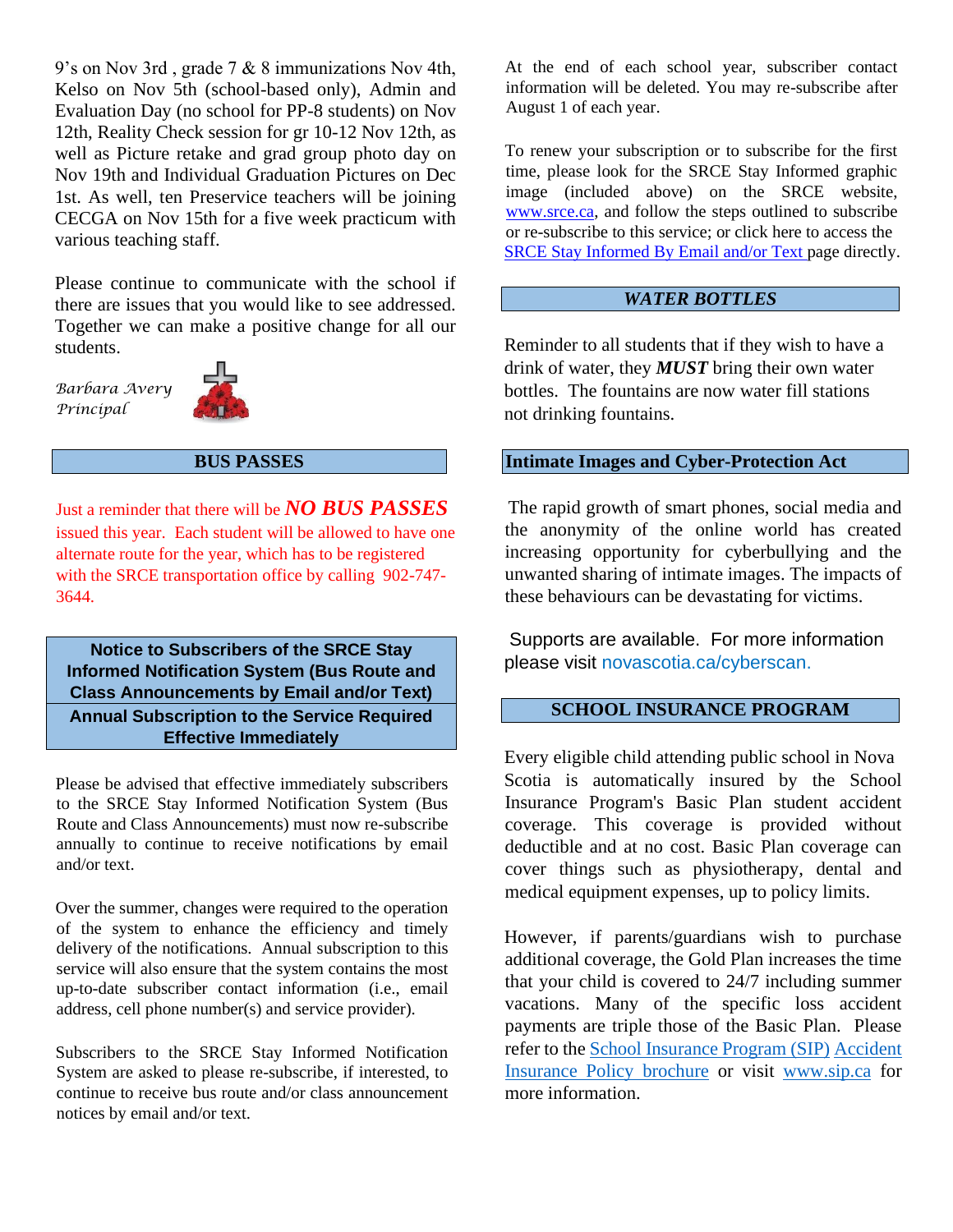#### **Safe Arrival Process for Elementary Schools**

Chedabucto Education Centre/Academy and the Strait Regional Centre for Education believe that regular attendance at school supports greater student success and achievement. Attendance supports student learning and promotes a sense of responsibility that students will need as they transition from grade to grade.

Promoting and supporting regular student attendance is a shared responsibility. All partners, students, parents/guardians, teachers, school administration and SRCE staff, must work together.

As a result, the following safe arrival process will be implemented at our school to help us account for any student's unexplained failure to arrive at school:

- Parents/guardians are responsible for notifying the school when their child(ren) will not be in attendance.
- If your child(ren) is going to be late or absent from school, the parent/guardian is asked to contact the school by telephone at 902-533-2288 before 9:30 a.m. An explanation is required.
- On a daily basis, homeroom teachers will complete morning attendance. A list of those students who are absent will be generated.
- If a student is marked absent during first class and we have not been previously notified by parents/guardians, we will call the numbers provided in the student demographic information.
- When direct follow-up contact with parents/guardians cannot be reasonably made, we will then determine appropriate action. This may involve contact with the RCMP.

**Communication to Parents/Guardians and Students from Teachers**

In accordance with Recommendation #31 of the Report of the Council to Improve Classroom Conditions (April 28, 2017), in an effort to minimize disruptions to student learning and the teaching day, teachers have up to two business days to respond to emails.

## *CHEDABUCTO LIFESTYLE COMPLEX*

To use the CLC facilities, **CHILDREN UNDER GRADE 6** will need to be accompanied by an adult unless it is a Municipal program such as PACY, However in order to go to the CLC after school written permission is required in the office.

## *PARENTS/GUARDIANS TAKE NOTICE*

We are asking parents and students to take extra caution when packing lunches for your son/daughters. Due to the many allergies that some students have we would like to remind people that Nutella is also considered a nut based product.

### **NUT AWARE SCHOOL**

There are currently students attending **Chedabucto Education Centre/Guysborough Academy**



with severe allergies that can cause an *anaphylactic reaction.* An anaphylactic reaction can be triggered by **ingestion, inhaling or touching** any of the identified allergens **(peanuts, tree nuts and nut**

**products).** If an individual is exposed to an allergen, their body triggers an immediate immune response and sends out extra antibodies to fight the allergen. They can experience very strong reactions including hives, swelling of the eyes, ears, lips, and tongue. This requires immediate emergency care!

#### **PERMISSION NOTES**



Written permission must be given to a student when he/she plans to stay after school hours or leave the school. If there is no contact from a parent/guardian, the student will be sent home on his/her

regular bus.

Permission notes are also necessary to be exempt from participating in Phys. Ed. classes or other school activities.

#### **SCHOOLS PLUS**



SchoolsPlus seeks to improve the collaboration and coordination of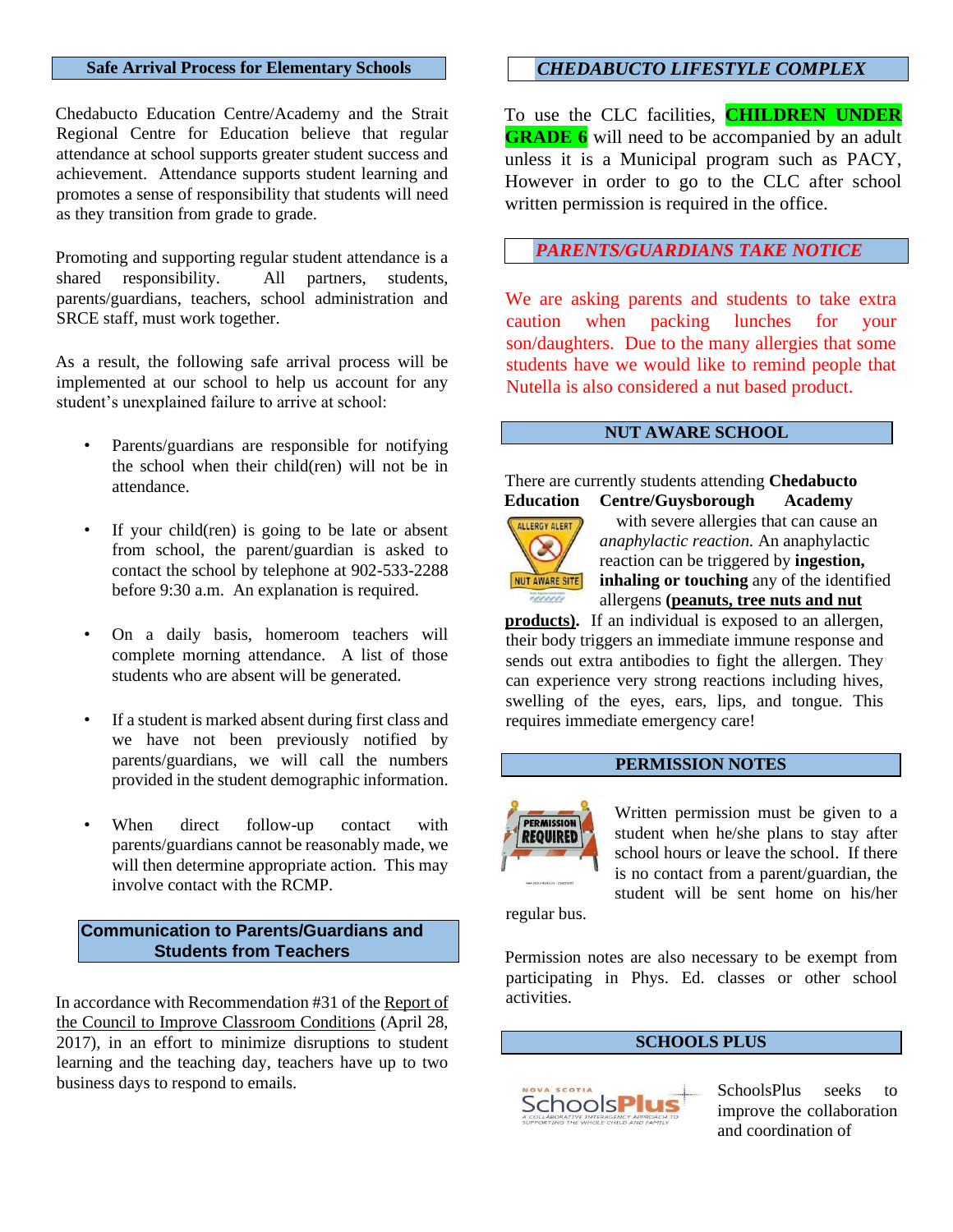services and programs for children, youth and families. The main goal is to bridge the gap between various community organizations and the schools by connecting students and families in attaining timely and effective services to meet their identified needs. SchoolsPlus supports a number of programs within the schools and community. Referrals come from the School Program Planning Teams, Administration, Families and Students as well as outside agencies. SRCE currently has four SchoolsPlus Models. They are located in Guysborough, Antigonish, Richmond and recently Inverness Counties.

You can contact the SchoolsPlus Facilitator, Liz MacIntosh by calling 533-4046 or Mandi Millar at 533-3609. We are also on Facebook at SchoolsPlus Guysborough County.